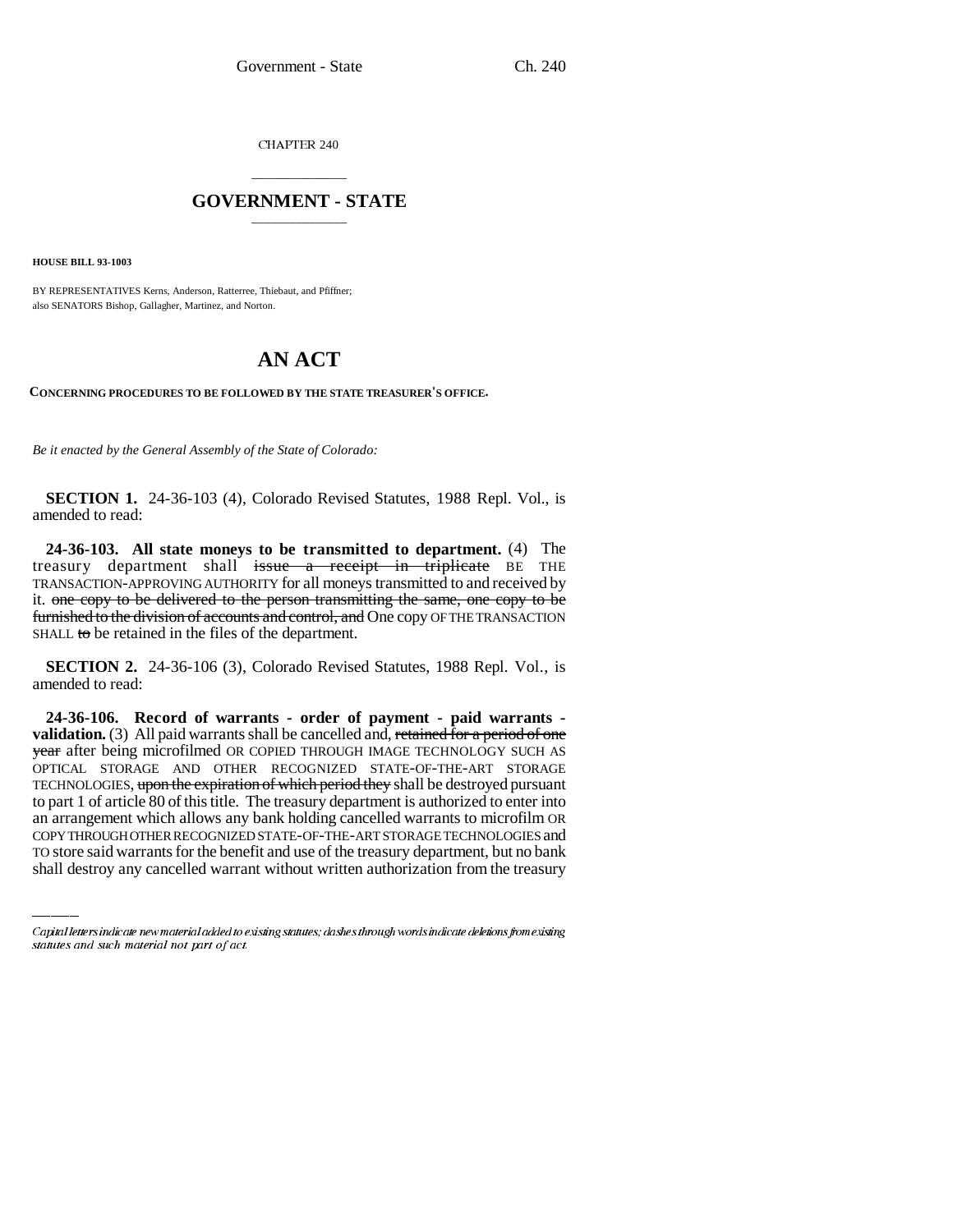## Ch. 240 Government - State

department. Any bank producing microfilm OR USING OTHER RECOGNIZED STATE-OF-THE-ART STORAGE TECHNOLOGIES pursuant to this subsection (3) shall transmit such microfilm OR THE PRODUCT OF SUCH OTHER RECOGNIZED STATE-OF-THE-ART STORAGE TECHNOLOGIES to the treasury department, where it shall be kept and stored. The treasury department is not authorized to enter into such an arrangement if the cost of the service charged by the bank exceeds the cost which the state would incur by providing the same service.

**SECTION 3.** 24-75-207 (1), Colorado Revised Statutes, 1988 Repl. Vol., is amended to read:

**24-75-207. Definition.** As used in sections 24-75-206 to 24-75-210, unless the context otherwise requires:

(1) "Noninterest bearing general revenue fund warrants" means any warrant issued against THE general revenue funds FUND at a time when moneys accruing to the funds FUND have not been received and OR credited to the general revenue funds FUND.

**SECTION 4.** 24-75-208, Colorado Revised Statutes, 1988 Repl. Vol., is amended to read:

**24-75-208. Investment of treasury funds.**  $\left\{\text{+}\right\}$  It is lawful for the state treasurer and it is his THE STATE TREASURER'S duty, so to do, whenever he has THERE ARE funds on hand or in his THE STATE TREASURER'S custody or possession eligible for investment, to invest in noninterest bearing general revenue fund warrants issued against THE general revenue funds FUND at a time when moneys accruing to the funds FUND have not been received and OR credited to the general revenue funds FUND, but such warrants shall be drawn pursuant to appropriation made by the general assembly, and the controller shall first certify:

(a) That the general revenue funds have sufficient moneys accruing to them in the same fiscal year to pay and retire such warrants in the custody of the state treasurer; and

(b) That CERTIFY THAT appropriations do not exceed estimated general fund revenues and surplus.

**SECTION 5.** 24-75-209, Colorado Revised Statutes, 1988 Repl. Vol., is amended to read:

**24-75-209. Payment of general fund warrants.** The state treasurer shall pay and retire such noninterest bearing general revenue fund warrants in the same order as the warrants were purchased for investment and shall make such repayments within the same fiscal year PURSUANT TO SECTION 24-36-106 (2).

**SECTION 6.** 24-75-210, Colorado Revised Statutes, 1988 Repl. Vol., is amended to read:

24-75-210. Reports to governor. On or before the fifth day of each month, The state treasurer shall report to the governor and to members of the general assembly the total amount of general revenue fund warrants purchased and unpaid in his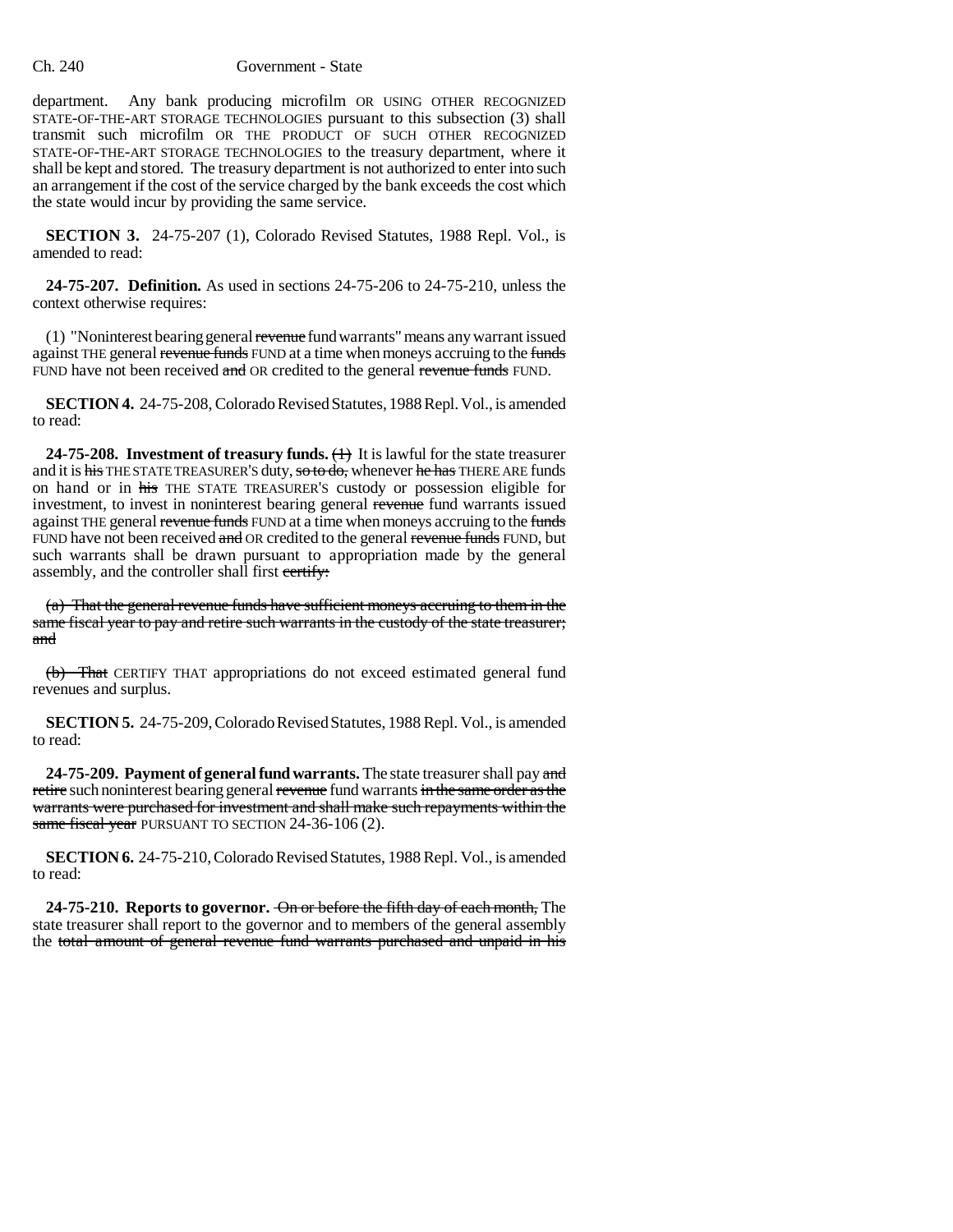custody GENERAL FUND CASH BALANCE as of the last day of the preceding month and the total amount of general revenue funds on hand to pay and retire such warrants AS PART OF THE TREASURER'S QUARTERLY REPORT REQUIRED BY SECTION 24-22-107(1).

**SECTION 7.** 24-75-601.1 (1) (k) (II), the introductory portion to 24-75-601.1 (1) (k) (III), and 24-75-601.1 (1) (k) (III) (C), Colorado Revised Statutes, 1988 Repl. Vol., as amended, are amended, and the said 24-75-601.1 (1) (k) is further amended BY THE ADDITION OF A NEW SUBPARAGRAPH, to read:

**24-75-601.1. Legal investments of public funds.** (1) It is lawful to invest public funds in any of the following securities if the period from the date of purchase of such security to its maturity date is five years or less or if the governing body of the public entity authorizes investment for such period in excess of five years:

(k) Any money market fund that is registered as an investment company under the federal "Investment Company Act of 1940", as amended, if, at the time the investing public entity invests in such fund:

(II) No sales or load fee is added to the purchase price or deducted from the redemption price of the investments in the fund; and

(III) The investments of the fund consist only of securities with a maximum REMAINING maturity of one year or less and an average maturity of one hundred twenty days or less AS SPECIFIED IN RULE 2a-7 UNDER THE FEDERAL "INVESTMENT COMPANY ACT OF 1940", AS AMENDED, OR ANY SUCCESSOR REGULATION UNDER SUCH ACT REGULATING MONEY MARKET FUNDS, SO LONG AS SUCH RULE 2a-7 IS NOT AMENDED TO, OR SUCH SUCCESSOR REGULATION DOES NOT, INCREASE THE MAXIMUM REMAINING MATURITY OF SUCH SECURITIES TO A PERIOD WHICH IS GREATER THAN THREE YEARS, which SECURITIES are one of the following:

(C) Any securities not listed in paragraphs (a) to (j) of this subsection (1) the interest on which is not includable in gross income for federal income tax purposes if such securities do not exceed fifteen percent of the investments of the fund, based on the purchase price of all securities held by the fund; AND

(IV) THE DOLLAR-WEIGHTED AVERAGE PORTFOLIO MATURITY OF THE FUND MEETS THE REQUIREMENTS SPECIFIED IN RULE 2a-7 UNDER THE FEDERAL "INVESTMENT COMPANY ACT OF 1940", AS AMENDED, OR ANY SUCCESSOR REGULATION UNDER SUCH ACT REGULATING MONEY MARKET FUNDS, SO LONG AS SUCH RULE 2a-7 IS NOT AMENDED TO INCREASE THE DOLLAR-WEIGHTED AVERAGE PORTFOLIO MATURITY OF A FUND TO A PERIOD GREATER THAN ONE HUNDRED EIGHTY DAYS.

**SECTION 8.** 24-36-104, Colorado Revised Statutes, 1988 Repl. Vol., as amended, is amended BY THE ADDITION OF A NEW SUBSECTION to read:

**24-36-104. Moneys to be deposited.** (2.5) NOTWITHSTANDING THE PROVISIONS OF SECTION 11-10.5-111,C.R.S., AND SECTION 24-75-202, AT THE DISCRETION OF THE STATE TREASURER AND THE STATE CONTROLLER, STATE MONEYS MAY BE DEPOSITED IN BANK ACCOUNTS IN OTHER STATES AND IN FOREIGN COUNTRIES TO ENABLE A STATE AGENCY OR INSTITUTION, INCLUDING INSTITUTIONS OF HIGHER EDUCATION, TO OPERATE PROJECTS LOCATED IN OTHER STATES AND FOREIGN COUNTRIES. SUCH STATE